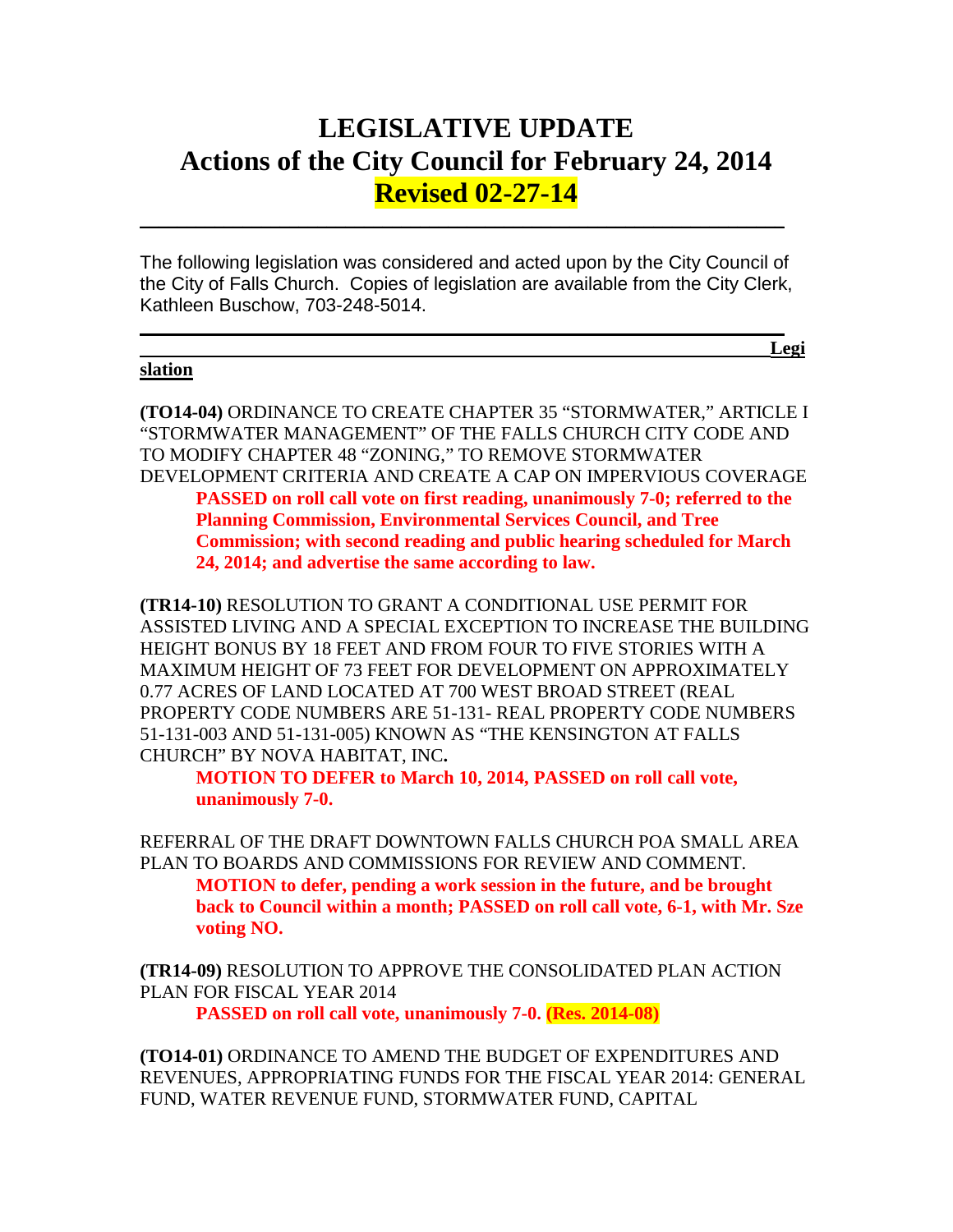IMPROVEMENT PROJECT FUND AND SPECIAL TRANSPORTATION CAPITAL IMPROVEMENT PROJECT FUND

**MOTION TO DEFER to the next City Council Meeting (3-10-14); PASSED on roll call vote, unanimously 7-0.**

#### **Consent Calendar**

(1) AUTHORIZE THE CITY MANAGER TO AMEND AND AWARD THE CONTRACT WITH MID-ATLANTIC TENNIS COURTS TO EXPEND UP TO \$150,000 FOR BASKETBALL AND TENNIS COURT RE PLACEMENTS AND REPAIRS (Daniel Schlitt, Director of Recreation and Parks) **REMOVED FROM CONSENT FOR DISCUSSION**

#### **Removed from Consent**

AUTHORIZE THE CITY MANAGER TO AMEND AND AWARD THE CONTRACT WITH MID-ATLANTIC TENNIS COURTS TO EXPEND UP TO \$150,000 FOR BASKETBALL AND TENNIS COURT RE PLACEMENTS AND REPAIRS (Daniel Schlitt, Director of Recreation and Parks)

**CONSENT MOTION:** MOVE to Authorize The City Manager To Amend And Award The Contract With Mid-Atlantic Tennis Courts To Expend Up To \$150,000 For Basketball And Tennis Court Re Placements And Repairs

## **PASSED on roll call vote, unanimously 7-0.**

## **Other Business**

## **Approval of Minutes**

- January 6, 2014
- November 25, 2013

## **Minutes of January 6, 2014 and November 25, 2013 were APPROVED unanimously on roll call vote, as amended.**

#### **Closed Session**

Council went into Closed Session at 10:35 p.m. pursuant to Virginia Code §**2.2-3711. (A)** 7. Consultation with legal counsel employed or retained by the City regarding specific legal matters requiring the provision of legal advice by such counsel. [Voluntary Concessions for Special Exception for The Kensington at Falls Church]

#### **Adjournment**

Upon proper motion and unanimous voice vote, the meeting was ADJOURNED at 11:07p.m.